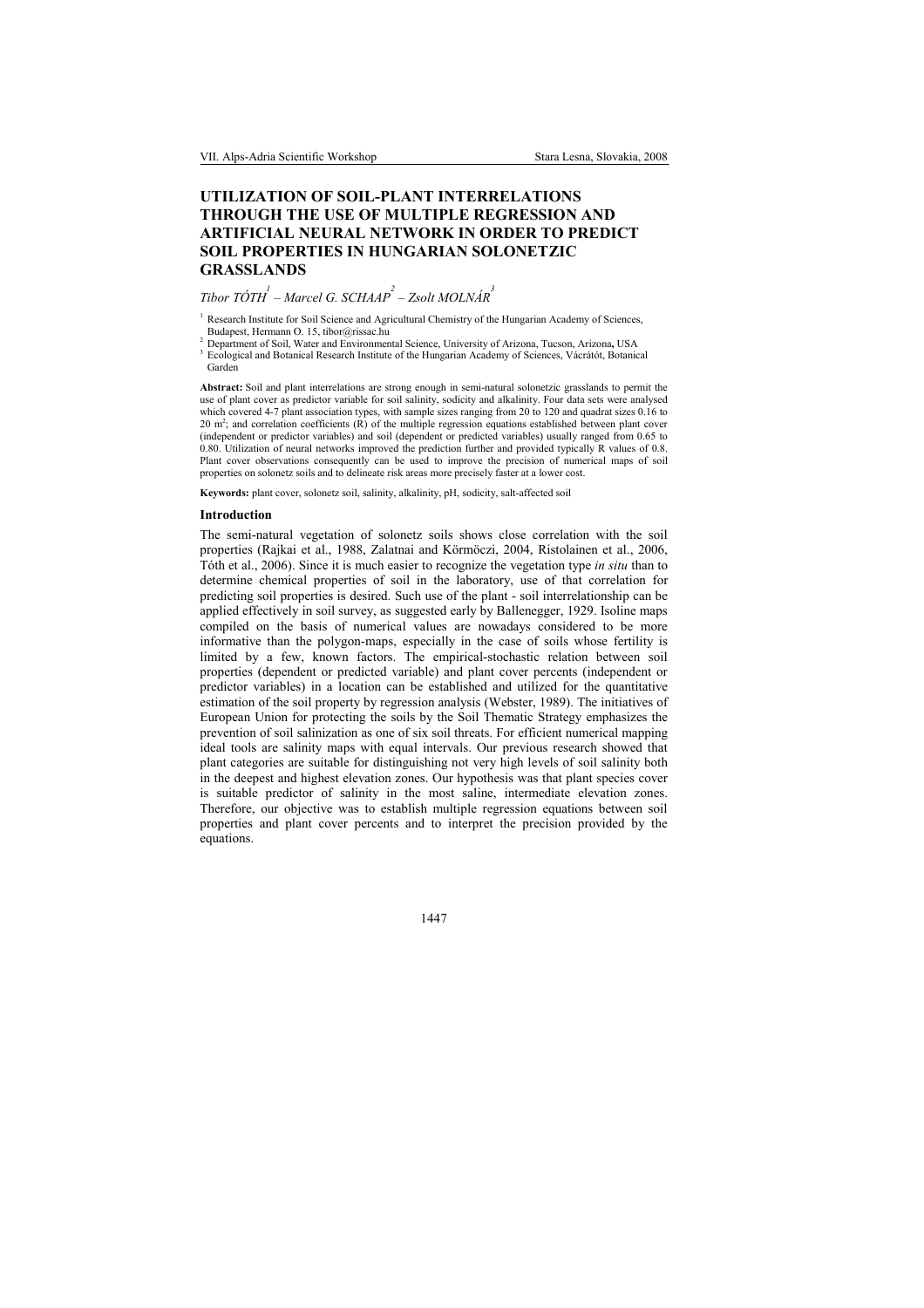#### Materials and methods

We evaluated published data of Bodrogközy (1965) and Magyar (1928) and two data sets of ours. All the observations have been made in the north-eastern part of the Great Hungarian Plain, in the regions of Hortobágy and Nagykunság

In the calculation of regression equations, those plant species were selected as independent variables which were dominant in the coenological quadrats. As dependent variable of the regression equation, ecologically important variables, which are related to salinization, sodification and alkalization, were selected. All plant cover data, that is all independent variables have been transformed with logit (ln  $x/(100-x)$ ), but the transformation is not indicated in the equations. The method of variable selection in the multiple regression analysis was stepwise selection.

#### Results and discussion

In our study site at Kisszeg, Hortobágy the capacity of the vegetation (associations as described by Molnár and Borhidi, 2003) to predict distinct ranges of was very much limited compared to the results of Tóth and Kertész, 1996, who worked in a more saltaffected area. Our special focus now is on the information provided by the cover of indivial plant species.

Table 1 summarizes the result of the regression equations and neural networks. In this table only those plants are indicated which were selected to be included in the multiple regression equations by the stepwise selection method.

The studied cases covered 4-7 solonetzic grassland associations. The number of quadrats fell between 20 and 120, the size of quadrat changed between  $0.16$  and  $20$  m<sup>2</sup>. The depth of sampling ranged from 0-3 to 30-40 cm. The plant cover was expressed as rating from 1 to 5 (Bodrogközy, 1965) and with percents in the case of other data sets. All four cases covered the plant associations of the microerosional complex "padkásszik", (Tóth and Rajkai, 1994), that is the plant associations Puccinellietum limosae - Camphorosmetum annuae - Artemisio-Festucetum pseudovinae, therefore the most efficient predictor plant covers were the same in each case. These were the plants, which tolerate the highest surface soil salt concentration and pH, the Camphorosma annua (CAM). and Puccinellia limosa (PUC). The total number of plants occurring in the quadrats (SNO) and the total plant cover (TOCO) were also often included in the regression equations.

The value of the multiple correlation coefficients fell mostly in the range of 0.65-0.80, and this indicated that the equations can be used for the estimation of soil properties, contrary to that the distribution of the variables is often non-normal. For the study in which the largest number of observations was available, the "Padkásszik" case study, there was a further analysis with combined artificial neural network and bootstrap as described by Efron and Tibshirani (1993), since neural networks can find complex relations between the input data and output parameters.

#### Conclusions

When isoline map of properties of solonetz soils is prepared, the number of soil sampling points required to meet a prefixed precision can be reduced if the information provided by plant cover data is utilized. In some points the soil sampling must be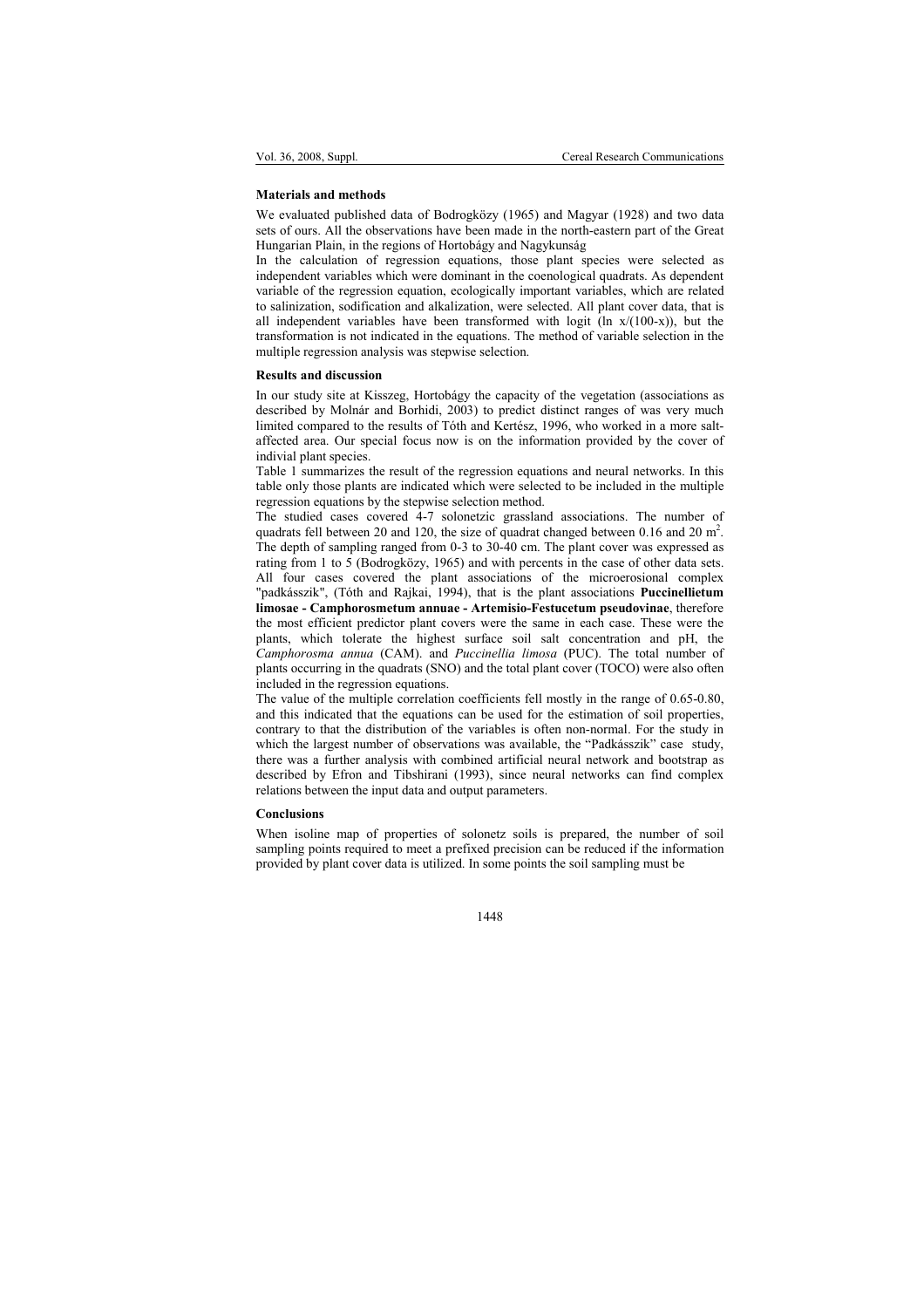### Table 1

Multiple regression equations between soil properties and plant cover percents in solonetzic grasslands in the<br>north-eastern part of the Great Hungarian Plain. The correlation coefficients (R) in italic and bold indicate<br>c

| Source of data                 | Bodrogközy, 1965 | Magyar, 1928   | "Nagykunság" | "Padkásszik"  |
|--------------------------------|------------------|----------------|--------------|---------------|
| Number of quadrats             | 29               | 34             | 20           | 120           |
| Maximum distance (km)          | 10               | 30             | 30           | 0.06          |
| Area of quadrat $(m2)$         | 20               | 20             | 0.16         | 0.25          |
| Soil depths (cm)               | $0-40$ by 10     | $0-40$ by $20$ | $0-3$        | $0-5 & 10-15$ |
| Agrosti-Beckmannietum 4        |                  |                |              |               |
| Agrosti-Alopecuretum           |                  |                |              |               |
| Pholiuro-Plantaginetum 2       |                  |                |              |               |
| Puccinellietum                 |                  |                | C            | 30            |
| Camphorosmetum                 |                  |                |              | 4             |
| <b>Artemisio-Festucetum</b>    |                  |                |              | 83            |
| Achilleo-Festucetum            |                  |                |              |               |
| Agrosti-Eleochari-Alopecuretum |                  | $\ddot{}$      |              |               |

----------------------------------------------------------------------------------------------------------------------------------- Predicted property (Dependent variable) Plants in the regression equations (Independent variables)

| Salt % minimum/Max   | m0.02M0.7  | m0M1.1     | m0.01M0.7   | m0.01M0.65       |
|----------------------|------------|------------|-------------|------------------|
| Salt % at surface    | CAM.AGR    | <b>PUC</b> | <b>TOCO</b> | CAM.SNO.PUC.REL  |
| R                    | 0.63       | 0.62       | 0.62        | 0.69(0.78)       |
| Salt % min/Maximum   | m0.05M1.1  | m0.04M1.7  |             | m0.09M1.3        |
| Salt % in 0-20 cm    | <b>CAM</b> | CAM        |             | CAM.SNO.REL.PUC  |
| R                    | 0.69       | 0.46       |             | 0.77(0.83)       |
| Soda% min/Max        | m0M0.15    |            |             |                  |
| Soda % at surface    | CAM        |            |             |                  |
| R                    | 0.76       |            |             |                  |
| Soda% min/Max        | mOMO.3     | m0M0.23    |             |                  |
| Soda $%$ in 0-20 cm  | TOCO.CAM   | <b>CAM</b> |             |                  |
| R                    | 0.83       | 0.65       |             |                  |
| Na meg/100 g min/Max |            |            |             | m2M23            |
| Na at surface        |            |            |             | T.AR.CAM         |
|                      |            |            |             | <b>MOS.RAU</b>   |
| R                    |            |            |             | 0.70(0.8)        |
| Na meg/100 g min/Max |            |            |             | m5M33            |
| Na in 10-15 cm       |            |            |             | <b>CAM.RAU</b>   |
|                      |            |            |             | <b>SNO.PUC</b>   |
| R                    |            |            |             | 0.69(0.77)       |
| pH min/Max           |            |            | m5.2M8.5    | m6.3M9.98        |
| pH at surface        |            |            | TOCO.AR.    | PUC.CAM.NOS.     |
|                      |            |            | POL.ACH     | SNO.TOCO.REL     |
| R                    |            |            | 0.89        | 0.73(0.78)       |
| pH min/Max           |            |            |             | m8.51M10.6       |
| pH in 10-15 cm       |            |            |             | CAM.REL.         |
|                      |            |            |             | <b>SNO.PUC.F</b> |
| R                    |            |            |             | 0.75(0.72)       |